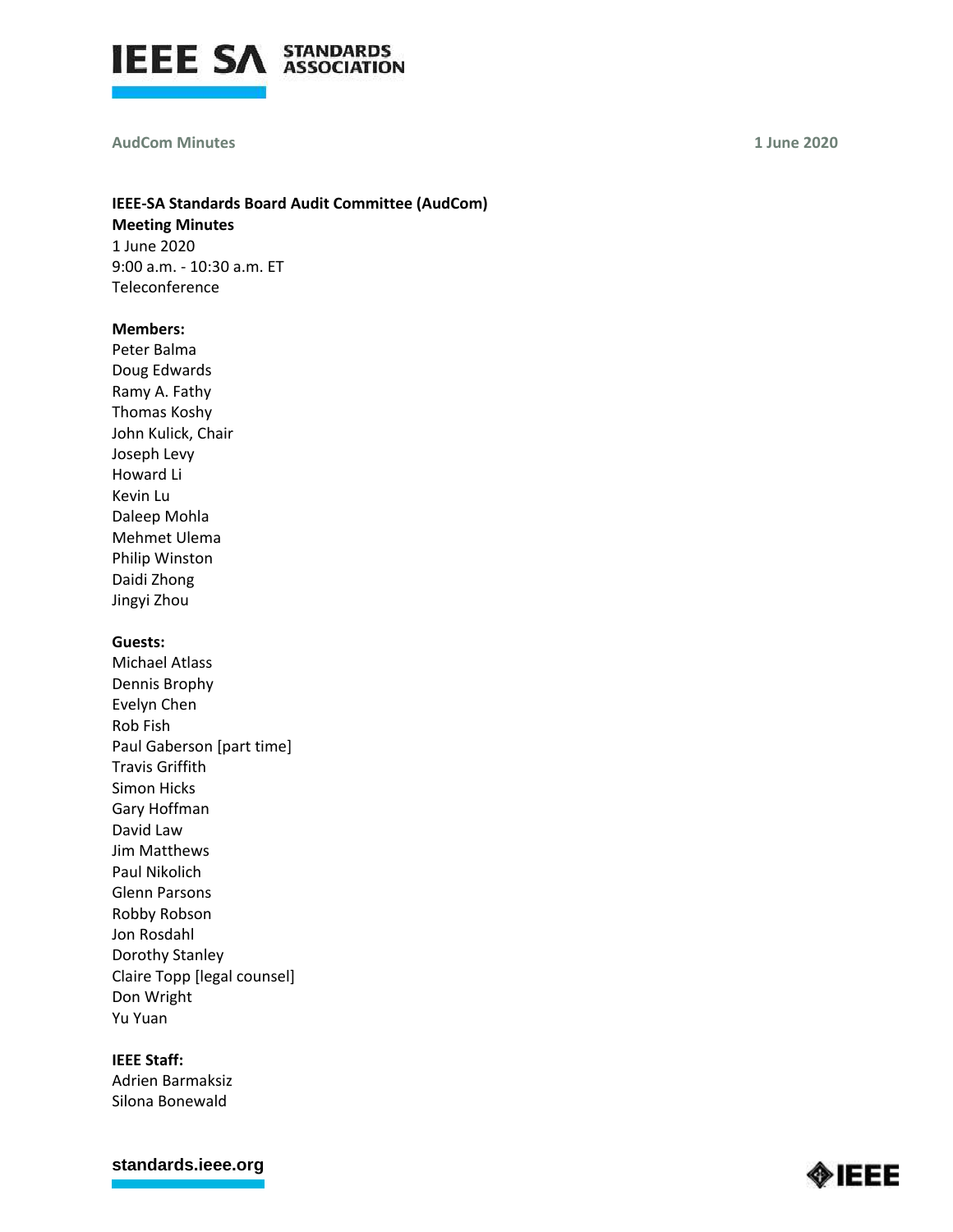Matt Ceglia Karen Evangelista Jonathan Goldberg Jodi Haasz Yvette Ho Sang Konstantinos Karachalios Soo Kim Michael Kipness Vanessa Lalitte Kelly Lorne Karen McCabe Erin Morales Ashley Moran Mary Lynne Nielsen Christian Orlando Dave Ringle Jennifer Santulli Lisa Weisser, Administrator

## **[Unless otherwise noted, all votes are unanimous]**

## **1. CALL TO ORDER AND INTRODUCTIONS**

Chair Kulick called the meeting to order at 9:00 a.m. There was a round of introductions.

## **2. REVIEW AND APPROVAL OF THE AGENDA**

Chair Kulick asked if there were any additions, deletions, or alterations to the published agenda. There were none.

**A motion was made (Mohla) and seconded (Koshy) to approve the 1 June 2020 AudCom meeting agenda. The motion was unanimously approved.**

## **3. APPROVAL OF MINUTES FROM THE 3 MARCH 2020 AUDCOM MEETING**

**A motion was made (Lu) and seconded (Zhou) to approve the minutes of the 3 March 2020 AudCom meeting. The motion was unanimously approved.**

## **4. P&P REVIEW**

## **4.1 Status of Continuing Standards Committee P&P Review**

4.1.1 C/LM - Phil Winston, Jingyi Zhou

There are still open comments from the checklist that have not been addressed and the P&P will continue under review and move to the September 2020 AudCom agenda.



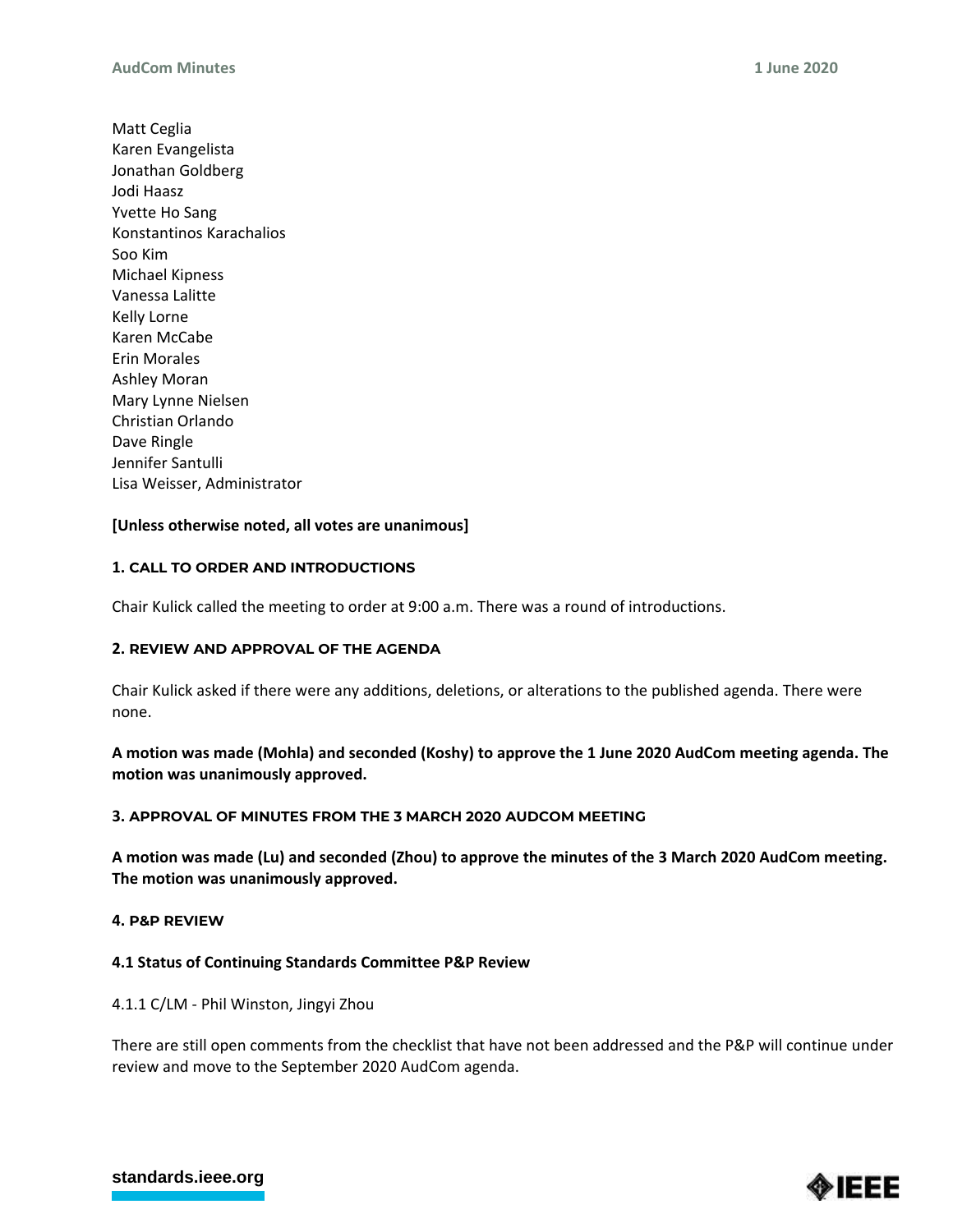Chair Kulick explained that AudCom and the SASB recently approved an update to the currently accepted C/LM P&P to provide emergent relief from a situation that arose because of the global pandemic. This enabled C/LM to conduct their standards development activities in a timely manner, but the current review is still underway for this updated P&P.

**AI: Due to the number of versions of the P&P that were submitted, the reviewers requested that the next version of the C/LM P&P submitted for this review reverts back to the 2017 baseline and tracks changes from that document.** 

4.1.2 SMC/SC - Jingyi Zhou, Ramy Fathy

**Motion: To recommend conditional acceptance of the SMC/SC P&P; contingent upon minor editorial corrections, to be completed before SASB meeting. Upon vote, the motion passed.**

## *NB: This condition has been met.*

4.1.3 SASB/SCC21 - Howard Li, Mehmet Ulema

**Motion: To recommend acceptance of the SASB/SCC21 P&P. Upon vote, the motion passed.**

## **4.2 Status of New Standards Committee P&P Review**

There were no new Standards Committee P&P to review for this meeting.

## **4.3 Status of Continuing Working Group P&P Review**

4.3.1 DEI/SC (Common - all DEI/SC Individual WGs) - Doug Edwards, Joseph Levy

## **Motion: To deem without issue the DEI/SC - (Common - all DEI/SC Individual WGs) Working Group P&P. Upon vote, the motion passed.**

4.3.2 PE/TR/Stds-WGC57.12.80 - (Common - all PE/TR Individual Working Groups) - Jingyi Zhou, Daleep Mohla

# **Motion: To deem without issue the PE/TR/Stds-WGC57.12.80 - (Common - all PE/TR Individual Working Groups) Working Group P&P. Upon vote, the motion passed (12 approve, 0 disapprove, 1 abstain [Balma]).**

During the discussion about this P&P review, a question was raised about whether terminology introduced in a Working Group P&P needs to be defined within the P&P document. It was agreed that if the terminology is defined in a higher level document of the group, there is no need to define it in the Working Group P&P, but the Standards Committee needs to acknowledge that in response to the review checklist. A suggestion was made to add this information to the AudCom Conventions.

# **AI: Determine if there is a need to add information to the AudCom Conventions about terminology definition within P&P documents.**

4.3.3 PE/T&D (Common - all PE/T&D Individual WGs) - Daleep Mohla, Daidi Zhong



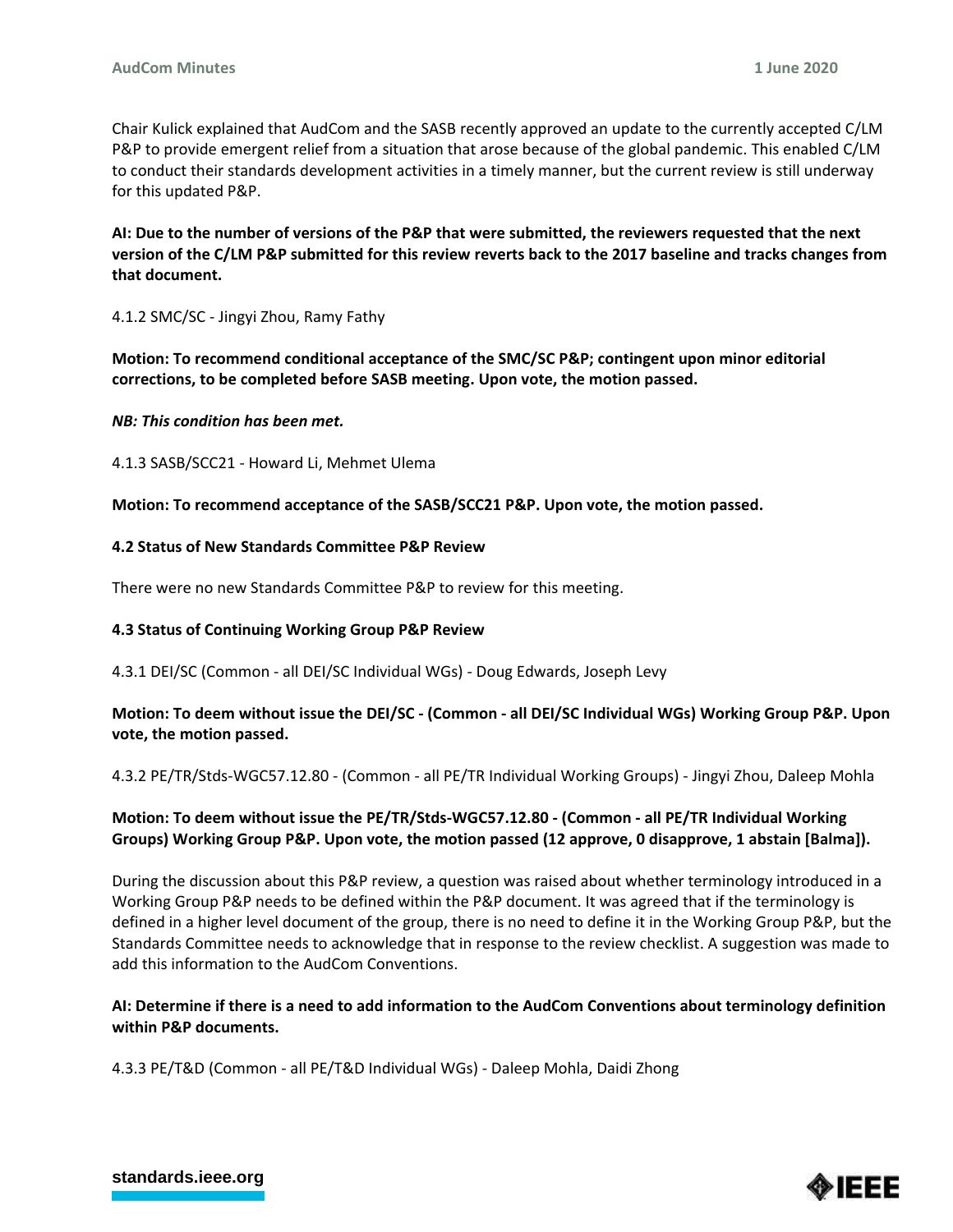**Motion: To deem without issue the PE/T&D (Common - all PE/T&D Individual WGs) Working Group P&P. Upon vote, the motion passed.**

4.3.4 BOG/CAG/BCE\_WG - John Kulick, Howard Li

## **Motion: To deem without issue the BOG/CAG/BCE\_WG Working Group P&P. Upon vote, the motion passed.**

## **4.4 Status of New Working Group P&P Review**

4.4.1 VT/ITS (Common - all VTS/ITS Individual WGs) - Kevin Lu, Thomas Koshy

# **Motion: To deem without issue the VT/ITS (Common - all VTS/ITS Individual WGs) Working Group P&P. Upon vote, the motion passed.**

4.4.2 SASB/SCC04 P1 WG - Howard Li, Ramy Fathy

This P&P review began close to the AudCom meeting and it will continue and move to the September 2020 AudCom agenda.

## **5. OLD BUSINESS**

## **5.1 Action Item Review - Lisa Weisser**

Lisa Weisser reported on action items carried over from prior AudCom meetings. One item is still in progress. It was not discussed at this meeting due to time constraints:

# **AI: Doug Edwards will develop options about timing for P&P submittals and review checklists to discuss at the June 2020 AudCom meeting.**

## *NB: This topic will be discussed at the September 2020 AudCom meeting.*

## **5.2 Update on P&Ps Due in 2020**

Lisa Weisser displayed the current lists of Standards Committees with P&P expiring at the end of 2020 that have not yet submitted an updated P&P document to AudCom and Standards Committees with P&P that were recently accepted that have not yet submitted Working Group P&P for review by AudCom. She mentioned that staff would continue to work with these committees to help get the documents submitted to AudCom.

There were several questions about Working Group P&Ps, including:

- Can a Standards Committee submit a PAR without Working Group P&P?
- Prior to a Working Group P&P being developed and approved, does a Standards Committee P&P become a default?
- Once a Standards Committee has new P&P accepted, what is the process for existing Working Group P&P?

Chair Kulick called for an ad hoc to discuss the existing conditions under which a new Working Group can